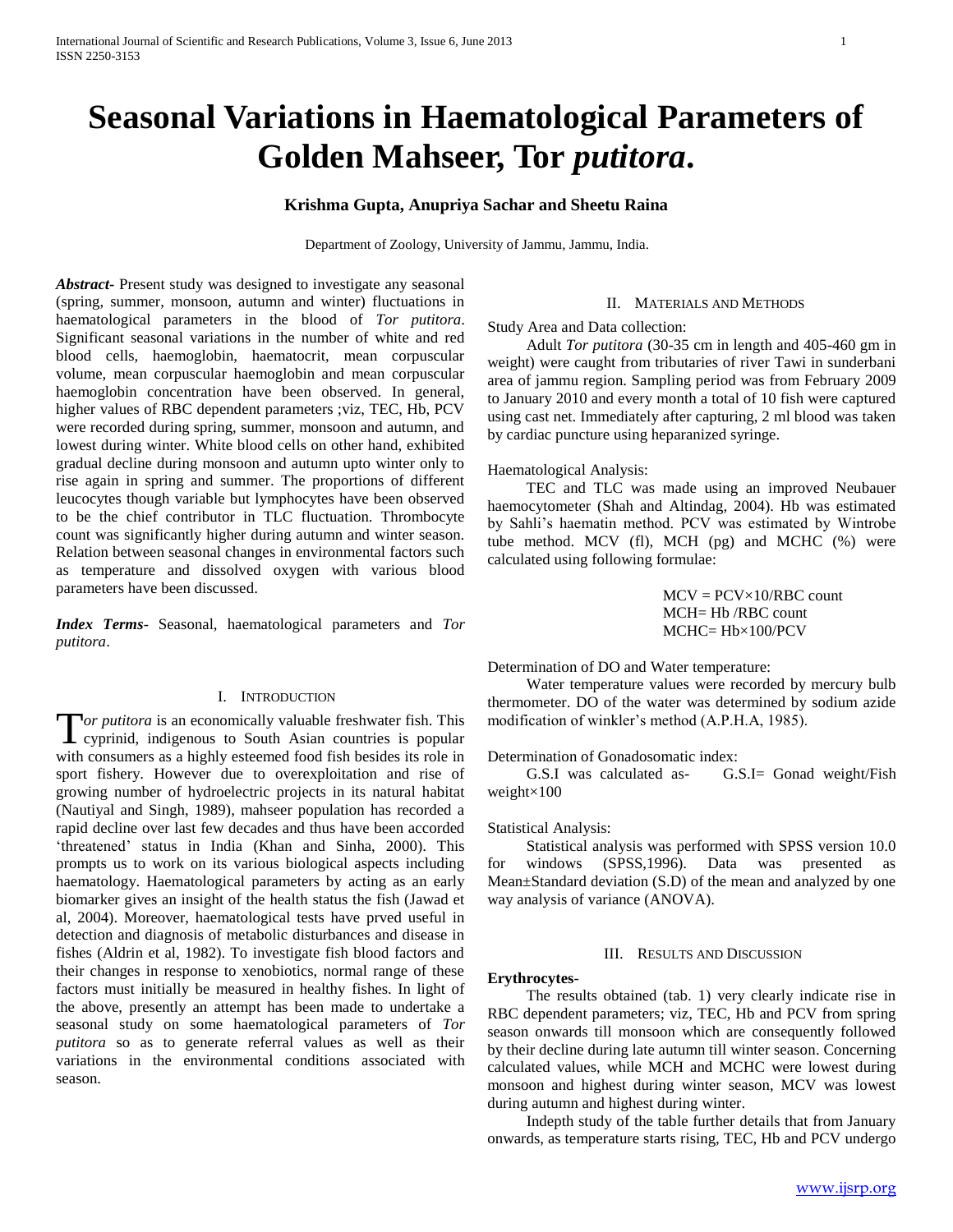gradual increase through spring and summer. Further, it is also evident from the results that inspite of the declining temperature a consistent increase in their numerical value was observed till early autumn when they reach maxima in the month of September. From here onwards, a sharp drop in these values was observed with approaching low temperature in winter season. In this regards, present results though in agreement with these of Preston (1960), Joshi (1980), Syrov (1970), Radzinskaya (1966), Khan (1977), Jamalzadeh and Ghomi (2009) but partially. Similar to present findings, these workers reported an increase in blood parameters but only during spring and summer against the presently recorded increment upto early autumn. Winter decline, however, is in accordance with the op.cit workers. It appears that the rise in TEC, Hb and PCV values during spring and summer may be an outcome of the adaptive response to the respiratory stress caused by increasing water temperature related low DO. The fish perhaps tend to combat the conditions of high oxygen demand either by an increase in TEC, Hb or PCV or all of these parameters. That it is so gets strengthened by the findings of Di Prisco and Tamburrini (1992) who held water temperature to affect various blood parameters through its direct influence on the haemoglobin-oxygen binding properties and thus on oxygen transport. Guijarro et al (2003) and Jamalzadeh and Ghomi (2009) too explained temperature related seasonal variability to be the key factor responsible for increase in RBC dependent parameters during summer.

 Positive correlation between feeding activity and temperature in *Tor putitora* (Malhotra, 2005) reflects the augmented nutritional status of the fish. Enhanced food consumption it appear also increases the rate of RBC formation through the process of erythropoiesis by making availability of required micronutrients to fishes. Rich RBC values and energy build up during these months also seems to be an adaptation on the part of presently studied fish, *Tor putitora* since they are in process of preparing them for the most important reproductive events. The present viewpoint gets corroborated from the previous reports wherein suggestions have been made that the contents of fish blood gets altered with season associated reproductive cycles (Kori-Siakepere (1985) and RBC dependent values elevate considerably prior to spawning (Bidwell and Heath, 1993). A consistent rise in TEC, Hb and PCV has been observed till September, which happens to be a protracted breeding season of the fish and is examplified by the rising GSI (tab. 3) during these months. Such rise can be very safely attributed to otherwise high energy demand of fishes during this period. Tor, which is known to show upstream breeding migrations, shows high rate of physical activity while paving their way to upper reaches of the river. For such strenous physical activity, apart from increased ATP production, a corresponding increase in the capacity for oxygen transport too is needed, which can probably be met by erythropoiesis. Thus inspite of low temperature and high DO during monsoon and autumn months, an increase in TEC along with Hb and PCV gets very clearly explained. Findings of Gallaugher and Farrel, (1998), that acute increase in haematocrit of exercising fish by release of erythrocytes from spleen lends a substantial support to present observation. The constant rise in TEC, Hb and PCV from spring (February) to early autumn (September) thus plausibly appears to be an adaptive response of the fish as a consequence of which they 1) can tide over the period of low DO from April to June very smoothly and 2) prepare them for intense physical activity during upstream migration for breeding events from June to September.

 Winter decline in the TEC, Hb and MCV presently appear to be the result of hike in DO due to sharp drop in temperature. Much more oxygen available to the fish lowers the demand of oxygen carrier molecule; haemoglobin. Also, due to lack of food availability in general in the ecosystem and reduced food consumption by fish *Tor putitora* during this period (Malhotra, 2005) perhaps seems to be another causative factor for lower RBC dependent values in winter.

 MCV, a reflection of TEC maintain an inverse relation with it. This inverse relationship between TEC and MCV justifies the decline in MCV in the period (March to September) during which TEC exhibits gradual increase and vice-versa. Increased erythropoiesis during spring and summer months seemingly may also contribute to lower MCV values. Prevalence of large number of young erythrocytes which are otherwise smaller in size than mature RBC's however result in lowering of overall corpuscular volume. It is so has earlier also been reported by Blaxhall and Daisley (1973) who observed lower MCV values at those times of year when erythropoiesis is greatest.

 Both MCHC and MCH have been observed to behave in similar way and attain their maxima in the winter season (January) when Hb otherwise declined exhibiting an inverse relation between them. Possibly this inverse relationship observed presently finds its association to the nutritional status of the fish. High altitude water bodies usually are nutrient deficient more so during winter season and for most part of winter fish remain underfed. This natural phenomenon seems to be responsible for decline observed in TEC, Hb and PCV. These unfavourable conditions perhaps provoke the fish to increase haemoglobin concentration per cell and hence the swollen MCH and MCHC values can be taken as an adaptation to cold environment. Influx of young RBC's (erythroblasts), which are otherwise deficient in haemoglobin, in the circulation during summer months further contribute to the lowering of MCH and MCHC. In the months of August and September however increase in MCH and MCHC was found to be in accordance with increasing Hb which can be explained by the high energy requirement of fish for breeding purpose during this period.

### **Leucocytes**:

 Leucocytes by acting as first line of defence against any type of infection/pathogen makes an organism immune enough to fight any possible stress. This holds true for fishes also but due to less developed mechanisms of specific immunity, fishes rather depend on the non-specific resistance system (which include increase/decrease in number of leucocytes and their products; lysozymes, interferons, lysins etc (Sahoo et al, 2005). Also during times of stress, be it natural or antropogenic, fish responds by change in number and proportion of leucocytes (Christensen and Faindt-Poischi, 1978). Fluctuations in TLC observed presently during different seasons (tab. 2) also indicate that this may be a response to fluctuating weather conditions and/or some environmental stress encountered frequently in the water bodies now a days. TLC rise during hot part of the year; spring and summer with a peak in the month of June seems to be a response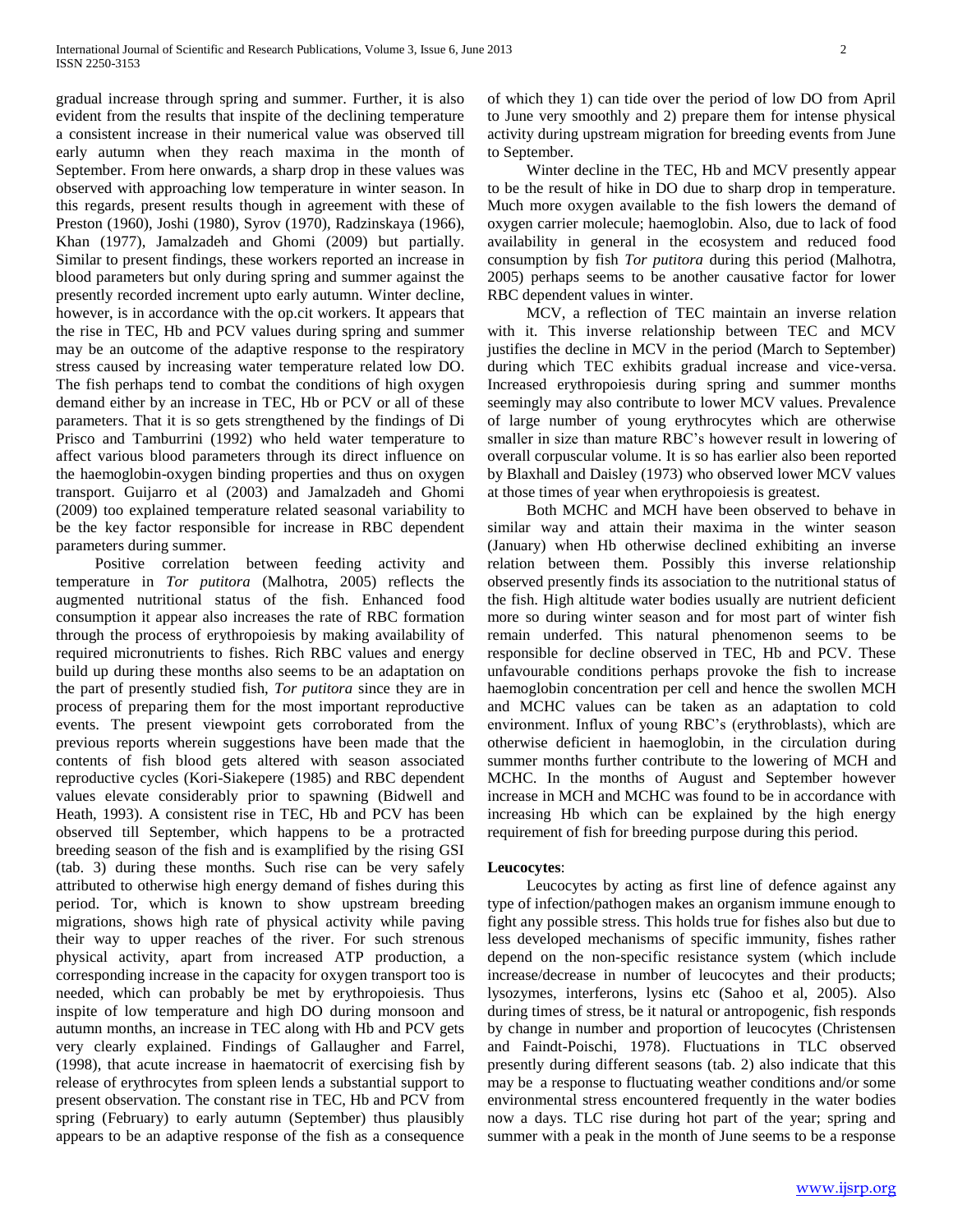to elevated water temperature which by acting as natural stressor probably stimulates fish to increase those formed elements as leucocytes which prepare them to become immunologically strong enough to face any unfavourable condition. Guijjaro et al (2003) attributed increased TLC values to the poor water quality of water during summer season. Moreover, enhanced prevalence of opportunistic pathogens and various type of infection during this time of the year can also trigger immunostimulatory response of the fish.

 TLC decline initialized during monsoon and autumn culminates by reaching ever low values in winter (January). Immunodepression reported by early workers seemingly appear to be triggered by lower water temperature during winter hence is responsible for the low count of leucocytes. Sahoo et al (2005) too proposed lower temperature to adversely affect both cellular and humoral immune response. Earlier reports (Avtalion, 1981; Durborow and Crusboy, 1988 and Bly and Clem, 1991) that poikilothermic animals including fish suffer from immunodepression due to low temperature aptly substantiate the present findings. Starvation like condition during these months because of low availability of food, makes the fish deficient of important nutrients which ultimately may appear to be another reason for the lower TLC values encountered during colder months. DLC exhibited an increase in both granulocytes (monocytes and lymphocytes) and agranulocytes (neutrophils, eosinophils and basophils) and hence contribute in the elevated total leucocyte count during spring and summer. Decline in lymphocytes to the tune of 26% during winter season very safely credit them to be the chief contributor for decrementing in TLC during winter period.

 Thrombocytes, on the other hand observed significant increase during autumn and winter and decrement right through spring, summer upto monsoon. Similar results were also reported by Joshi and Sharma (1991) while studying seasonal fluctuations in *Nemacheilus rupicola*. Since winter season appear to be immunodepressant for fishes, elevated thrombocyte count may rather be a sort of defence on the part of fish to tide over the immunologically weakened period. Thus it can be inferred that as a part of compensatory mechanism, these defence molecules might be playing a role to protect fish in general and *Tor putitora* in particular from either temperature related changes or pathogen attacks at various periods of the year.

#### IV. CONCLUSION

 From the overview of present results, it can be concluded that all the haematological parameters were affected by endogenous and exogenous factors such as reproduction, water temperature and DO. This investigation may be helpful as a tool to monitor the health status of this and other related fish species since evaluation of haematological parameters definitely guarantees early detection of clinical pathology as well as the presence of any stressor in the environment.

#### **REFERENCES**

**A.P.H.A. (1985).** Standard method for the examination of water,  $17<sup>th</sup>$  Ed. American Public Health Association.

- [2] **Aldrin, J.F., Messager, J.L. and Saleun, S. (1982).** Analyses sanguineous de turbots d'el evages immature *Scophtalmus maximus* L. *Aquaculture*, **40**: 17-25.
- [3] **Avtalion, R.R. (1981).** Environmental control of immune response in fish. CRC Crit. Rev. Envirn. Control. **11**: 163-188.
- [4] **Bidwell, J.R. and Heath, A.G. (1993).** An in situ study of rock bass *Ambloplites rupestris* physiology: effect of season and mercury contamination. *Hydrobiologia*, **264**: 137-152.
- [5] **Blaxhall, P.C. and Daisley, K.W. (1973)**. Routine haematological methods for use with fish blood*. J. Fish Biol*., **5**: 771-781.
- [6] **Bly, J.E. and Clem, L.W. (1991).** Temperature mediated responses in teleost immunity: In vitro immunosupression induced by in vivo low temperature in channel catfish. *Vet. Immunol*. *Immunopathol*., 28: 365-377.
- [7] Christensen, G.M. and Faindt-Poeschi, B.A. (1978). Cells and certain physiochemical
- [8] properties of brook trout (*Salvelinus fontinalis*) blood. *J. Fish Biol*., **12:**  147-158.
- [9] **DiPrisco, G. and Tamburrini, M. (1992)**. The haemoglobins of marine and fresh water fish: the search for correlations with physiological adaptations. *Comp. Biochem. and Physiol*., **51**: 151-153.
- [10] **Durborow, B. and Crusboy, D. (1988).** Monitoring winter kill conditions can cut losses. *Catfi*s*h J*., **3**: 9-11.
- [11] **Gallaugher, P. and Farrel, A.P. (1998).** Haematocrit and blood oxygen carrying capacity. *In* Fish Respiration. *Edited by* S.F. Perry and B.L.Tufts. Academic Press, New York. pp. 185-222.
- [12] Guijarro, A.I., Lopez-Patino, M.A., pinillos, M.L., Isorna, E., DePedro, N., Alonso-Gomez, A.L., Alonso-Bedate, M., Delgado, M.J. (2003). Seasonal changes in haematology and metabolic resources in the tench*. J. Fish Biol*., 62: 803-815.
- [13] **Jamalzadeh, H.R. and Ghomi, M.R. (2009).** Haematological parameters of Caspian salmon *Salmo trutta caspius* associated with age and season. *Marine and Fresh water Behaviour and Physiology,* **42(1)**: 81-87.
- [14] Jawad, L.A., Al-Mukhtar, M.A. and Ahmed, H.K. (2004). The relationship between
- [15] haematocrit and some biological parameters of the Indian shad, *Tenualosa ilisha*
- [16] (Family: Cyprinidae). *Animal Biodiversity and Conservation*, **27(2):** 47-52.
- [17] **Joshi, B.D. (1980)**. *Jap. Jour. Icthyol*., **27**: 139.
- [18] **Joshi, B.D. and Sharma, T. (1991)**. Seasonal variation in haematological values of a hillstream fish *Naemacheilus rupicola. Him. J. Env. Zool*., **5**: 103-108.
- [19] **Kori-siakpere, O. (1985).** Haematological characteristics of *Clarias isheriensis*
- [20] Sydenham. *J. Fish Biol*., **27:** 259-263.
- [21] **Khan, S.H. (1977)**. Studies on haematology of fresh water fish, *Clarias batrachus* L. seasonal variations in erythrocyte and leucocyte counts. *Comp. Physiol. Ecol*., **2**: 88.
- [22] **Khan, M.A. and Sinha, M. (2000)**. Status of mahseer fisheries in north and north eastern india wiyh a note on their conservation. *Journal Inland Fishery Society*, **32(1)**: 28-36.
- [23] **Malhotra, J. (2005)**. Trophic ecology and histochemistry of digestive tract of golden mahseer, *Tor putitora* (Ham.) inhabiting river Chenab. Ph.D Thesis.
- [24] **Nautiyal, P. and Singh, H.R. (1989)**. River projects and endangered mahseer, *Tor putitora* in Indian uplands of Garhwal region: A critical evaluation. *Himalayan Journal of Environment*, 3: 129-134.
- [25] **Preston, A. (1960).** Red blood values in the plaice (*Pleuronectes platersa*, L.). *J. Mar. Biol. Ass. U.K*., **39:** 681-687.
- [26] **Radzinskaya, L.I. (1966)**. Changes in the blood indices of juvenile and spawning Neva salmon, *Salmo salar* L. *Vop. Iktiol*., **6:** 568-572.
- [27] **S.P.S.S. (1996)**. Statistics 10.0. SPSS Inc., Chicago, IL, USA.
- [28] **Sahoo, J.K.P.K., Swain, T., Sahu, A.K. and Mohanty, B.R. (2005)**. Seasonal variations in the innate immune parameters of the Asian catfish, *Clarias batrachus*. *Aquaculture*, **252**: 121-127.
- [29] **Shah, S.L. and Altindag, A. (2004)**. Haeamtological parameters of tench (*Tinca tinca* L.) after acute and chronic exposure to lethal and sublethal mercury treatments. *Bull. Environ. Contam*. *Toxicol.* **73**: 911-918.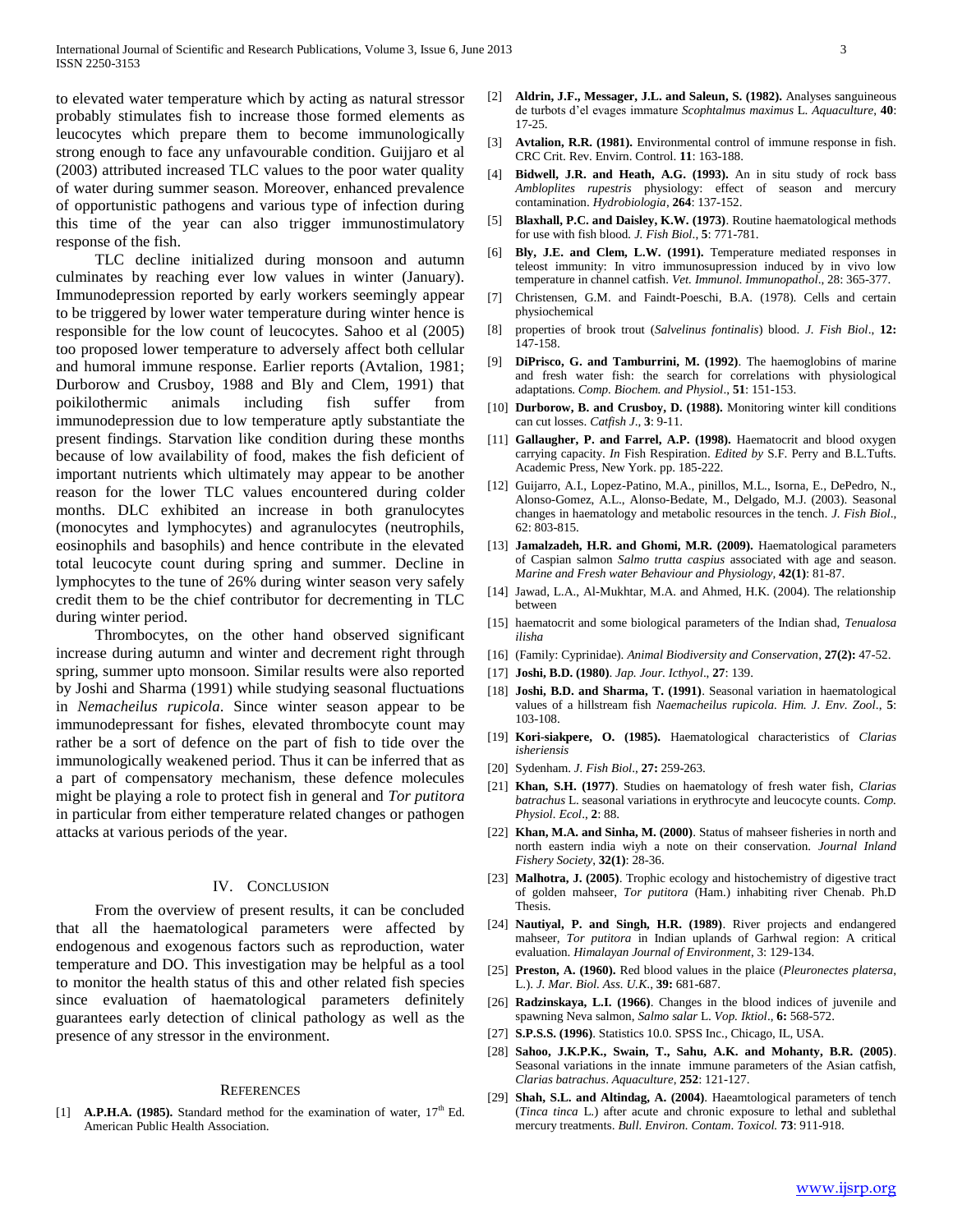[30] **Syrov, V.A. (1970)**. Ryb. Khoz. Respuls. Mezhvedom. Temet. Nauch, S.B, **98**: 103.

**Second Author** – Anupriya Sachar, Department of Zoology, University of Jammu, Jammu, India. **Third Author** – Sheetu Raina, Department of Zoology, University of Jammu, Jammu, India.

## AUTHORS

**First Author** – Krishma Gupta, Department of Zoology, University of Jammu, Jammu, India., Email: kkris\_zool@yahoo.co.in

# **Tables: Table 1. Seasonal variations in haematological values of** *Tor putitora* **in relation to DO and Water temperature. All values are mean±S.D for 10 fishes (5 males and 5 females) in each month.**

| Month     | Water<br>temp   | $\overline{D}O$   | <b>TEC</b><br>$(\times 10^6/\text{cmm})$ | <b>TLC</b><br>$( / \text{cmm})$ | Hb<br>$(gm\%)$  | <b>PCV</b><br>(% ) | <b>MCH</b><br>(pg) | $\overline{\text{MCHC}}$<br>(% ) | <b>MCV</b><br>(f <sub>1</sub> ) |
|-----------|-----------------|-------------------|------------------------------------------|---------------------------------|-----------------|--------------------|--------------------|----------------------------------|---------------------------------|
|           |                 |                   |                                          |                                 |                 |                    |                    |                                  |                                 |
| February  | 13.5            | 10                | $2.42 \pm 0.20$                          | 17265±309                       | $8.8 \pm 0.85$  | $36.1 \pm 3.2$     | $36.1 \pm 3.20$    | $23.4 \pm 0.65$                  | 149.46±11.05                    |
|           |                 |                   |                                          |                                 |                 |                    |                    |                                  |                                 |
| March     | 16              | 9.4               | $2.60 \pm 0.20$                          | 17465±228                       | $8.9 \pm 1.20$  | $38.4 \pm 1.0$     | $34.2 \pm 1.05$    | $23.1 \pm 1.02$                  | 147.88±8.40                     |
|           |                 |                   |                                          |                                 |                 |                    |                    |                                  |                                 |
| April     | 19              | 8.5               | $2.98 \pm 1.21$                          | 17854±236                       | $9.3 \pm 0.68$  | $39.2 \pm 2.1$     | $31.2 \pm 0.75$    | $23.6 \pm 0.58$                  | $131.77 \pm 5.62$               |
|           |                 |                   |                                          |                                 |                 |                    |                    |                                  |                                 |
| May       | 23.5            | 8.7               | $3.10 \pm 0.85$                          | 18185±109                       | $9.6 \pm 1.45$  | $40.5 \pm 2.4$     | $30.9 \pm 1.65$    | $23.6 \pm 0.85$                  | $130.77 \pm 11.8$               |
|           |                 |                   |                                          |                                 |                 |                    |                    |                                  |                                 |
| June      | 27              | 8.2               | $3.16 \pm 1.60$                          | 18650±203                       | $9.8 \pm 2.30$  | $41.0 \pm 0.2$     | $30.9 \pm 2.50$    | $23.8 \pm 1.30$                  | 129.90±10.2                     |
|           |                 |                   |                                          |                                 |                 |                    |                    |                                  |                                 |
| July      | 26              | 8.3               | $3.36 \pm 1.32$                          | 18345±425                       | $9.8 \pm 1.60$  | $44.7 \pm 0.2$     | $29.1 \pm 3.06$    | $21.8 \pm 0.72$                  | 133.18±4.54                     |
|           |                 |                   |                                          |                                 |                 |                    |                    |                                  |                                 |
| August    | 24              | 8.5               | $3.40 \pm 0.78$                          | $18048 + 235$                   | $10.0 \pm 2.15$ | $45.0 \pm 2.7$     | $29.4 \pm 2.55$    | $22.2 \pm 1.15$                  | $132.23 \pm 10.0$               |
|           |                 |                   |                                          |                                 |                 |                    |                    |                                  |                                 |
| September | 21              | $\overline{8.8}$  | $3.42 \pm 1.40$                          | $17854 \pm 158$                 | $10.1 + 1.72$   | $45.3 \pm 3.1$     | $29.6 \pm 1.83$    | $22.2 \pm 0.96$                  | 132.48±8.65                     |
|           |                 |                   |                                          |                                 |                 |                    |                    |                                  |                                 |
| October   | 20              | 9.1               | $2.85 \pm 1.15$                          | 17670±324                       | $9.5 \pm 0.10$  | $41.0 \pm 2.6$     | $33.2 \pm 2.70$    | $23.1 \pm 0.15$                  | $144.03 \pm 4.00$               |
|           |                 |                   |                                          |                                 |                 |                    |                    |                                  |                                 |
| November  | 17.5            | 10.0              | $2.61 \pm 0.62$                          | 17245±410                       | $9.2 \pm 0.05$  | $38.2 \pm 1.8$     | $35.2 \pm 0.55$    | $24.0 \pm 0.10$                  | $146.59 \pm 11.1$               |
|           |                 |                   |                                          |                                 |                 |                    |                    |                                  |                                 |
| December  | $\overline{14}$ | $\overline{1}1.4$ | $2.39 \pm 0.15$                          | 16985±265                       | $8.6 \pm 0.90$  | $35.7 \pm 2.3$     | 35.9±0.50          | $24.0 \pm 0.86$                  | $149.45 \pm 3.53$               |
|           |                 |                   |                                          |                                 |                 |                    |                    |                                  |                                 |
| January   | 11              | 13.6              | $2.31 \pm 0.14$                          | 16245±180                       | $8.2 \pm 1.45$  | $34.9 \pm 3.0$     | $36.3 \pm 1.85$    | $24.3 \pm 0.70$                  | $151.42 \pm 8.30$               |
|           |                 |                   |                                          |                                 |                 |                    |                    |                                  |                                 |
|           |                 |                   |                                          |                                 |                 |                    |                    |                                  |                                 |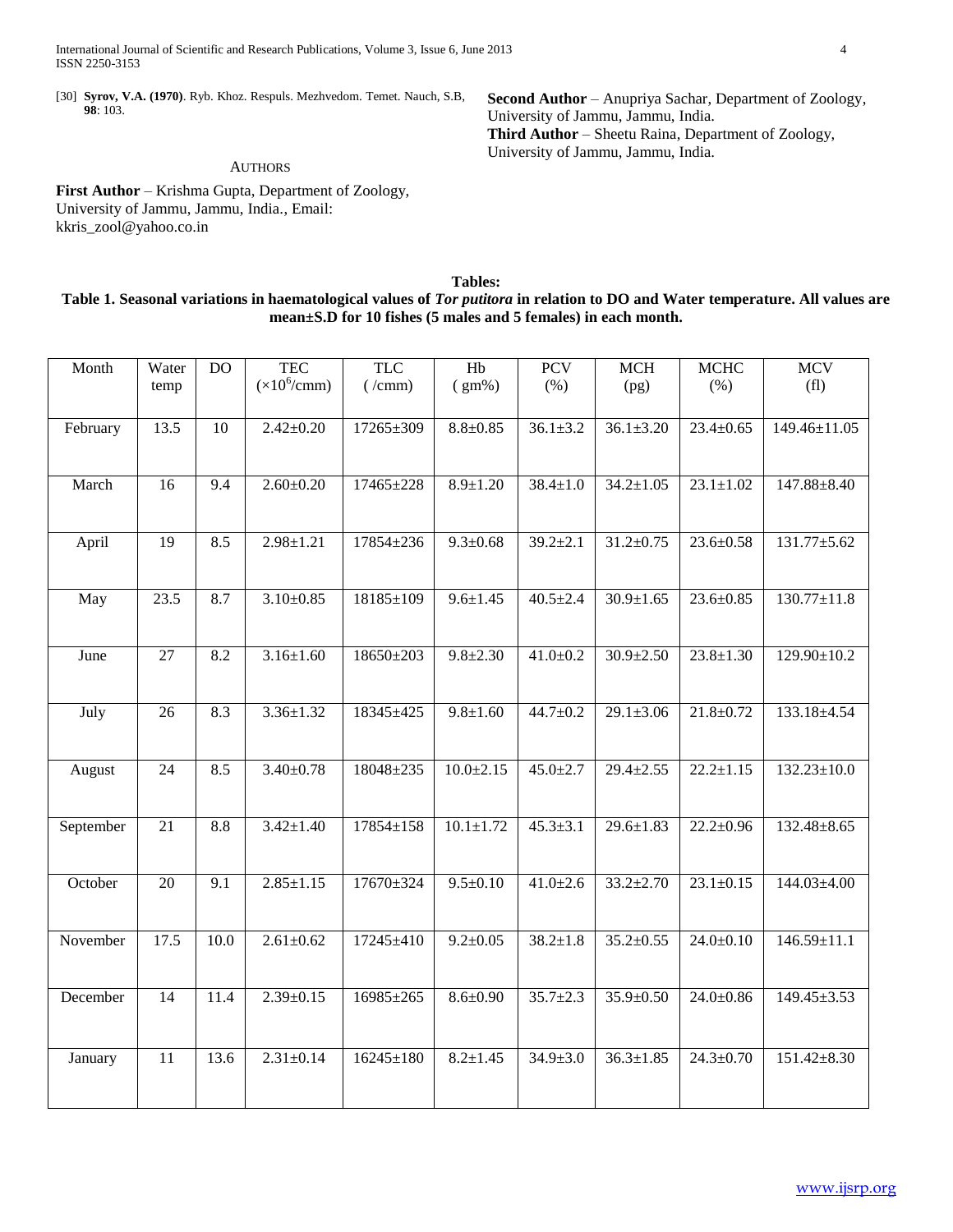| Month     | Lymphocyte     | Monocyte      | Neutrophil     | Eosinophil    | Basophil      | Thrombocyte    |
|-----------|----------------|---------------|----------------|---------------|---------------|----------------|
|           |                |               |                |               |               |                |
| February  | $31.1 \pm 2.3$ | $1.5 \pm 0.4$ | $23.0 \pm 2.6$ | $0.5 \pm 0.2$ | $0.8 + 0.3$   | $38.6 \pm 5.2$ |
|           |                |               |                |               |               |                |
|           |                |               |                |               |               |                |
| March     | $33.3 \pm 3.4$ | $1.6 \pm 0.7$ | $23.3 \pm 2.4$ | $1.2 \pm 0.4$ | $1.5 \pm 0.6$ | $35.3 \pm 4.8$ |
|           |                |               |                |               |               |                |
| April     | $33.9 \pm 2.8$ | $1.8 + 0.6$   | $24.7 + 3.2$   | $1.4 \pm 1.0$ | $1.7 \pm 0.7$ | $34.4 \pm 3.6$ |
|           |                |               |                |               |               |                |
|           |                |               |                |               |               |                |
| May       | $34.6 \pm 4.6$ | $2.0 \pm 1.2$ | $25.4 \pm 2.7$ | $1.5 \pm 0.8$ | $2.1 \pm 1.2$ | $33.8 \pm 4.0$ |
|           |                |               |                |               |               |                |
| June      | $35.1 \pm 5.0$ | $2.5 \pm 0.8$ | $27.0 \pm 2.5$ | $1.6 \pm 0.5$ | $2.4 \pm 1.3$ | $32.1 \pm 3.5$ |
|           |                |               |                |               |               |                |
| July      | $35.9 \pm 2.5$ | $2.3 \pm 1.4$ | $26.8 \pm 3.8$ | $1.6 \pm 1.1$ | $2.0 \pm 0.9$ | $30.4 \pm 2.8$ |
|           |                |               |                |               |               |                |
|           |                |               |                |               |               |                |
| August    | $33.3 \pm 2.8$ | $2.2 \pm 1.5$ | $25.5 \pm 4.5$ | $1.3 \pm 0.9$ | $1.7 \pm 1.1$ | $31.5 \pm 2.5$ |
|           |                |               |                |               |               |                |
| September | $30.1 \pm 3.1$ | $1.9 \pm 1.0$ | $26.6 \pm 3.6$ | $1.3 \pm 0.8$ | $1.4 \pm 0.8$ | $32.5 \pm 3.4$ |
|           |                |               |                |               |               |                |
|           |                |               |                |               |               |                |
| October   | $28.4 \pm 4.5$ | $1.7 \pm 0.8$ | $24.0 \pm 4.0$ | $1.2 \pm 0.6$ | $1.0 \pm 0.6$ | $35.7 \pm 4.2$ |
|           |                |               |                |               |               |                |
| November  | $27.6 \pm 3.4$ | $1.6 \pm 1.2$ | $23.5 \pm 3.5$ | $0.8 + 0.7$   | $0.8 + 0.2$   | $36.6 \pm 3.5$ |
|           |                |               |                |               |               |                |
| December  | $27.8 + 3.5$   | $1.4 + 0.6$   | $23.2 \pm 3.0$ | $0.7 + 0.4$   | $0.8 + 0.3$   | $36.8 \pm 2.0$ |
|           |                |               |                |               |               |                |
|           |                |               |                |               |               |                |
| January   | $26.3 \pm 2.8$ | $1.2 \pm 0.5$ | $22.9 \pm 2.8$ | $0.6 \pm 0.3$ | $0.7 \pm 0.1$ | $37.5 \pm 3.2$ |
|           |                |               |                |               |               |                |
|           |                |               |                |               |               |                |

# **Table 2. Seasonal variations in Differential Leucocyte Count (%) of** *Tor putitora***. All values are mean±S.D for 10 observations in each month.**

# **Table 3. Seasonal variation in G.S.I of** *Tor putitora***. All values are mean±S.D for 10 observations.**

| Month    | Mean G.S.I      |
|----------|-----------------|
| February | $0.27 \pm 0.13$ |